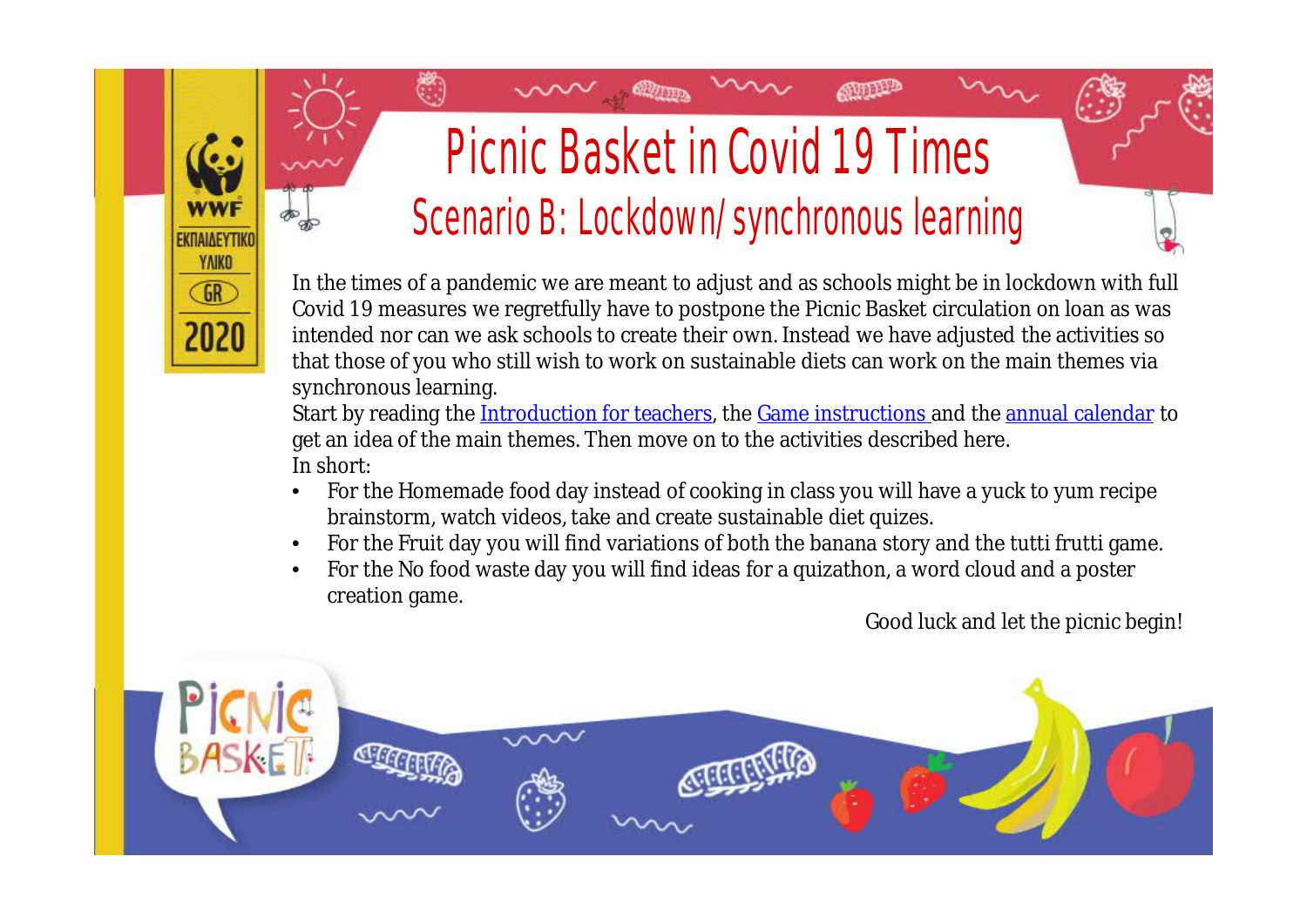**WWF EDUCATION MATERIAL EN** 2020

**From yuck to yum!** Initiate the distance learning class by placing in front of you common "yucky for children" ingredients (e.g. broccoli, aubergine, zucchini, tahini, muesli etc.) and asking the pupils to suggest possible recipes in order to make them "yummy", i.e. more appetizing.

LET'S COOK!

Have pupils do the [quiz](https://forms.gle/kFo49jjJgRpHYheG7) and design your own (you can use google forms, survey monkey or mentimeter) on right & wrong sustainable choices of ingredients for various recipes. Have pupils brainstorm on Q&As.

Show to your pupils these short videos on homemade food: [https://vimeo.com/showcase/4](https://vimeo.com/showcase/4783258/video/235227629)7 83258/video/235227629 & https://vimeo.com/showcase/47 [83258/video/235228219](https://vimeo.com/showcase/4783258/video/235228219) Pause the videos at appropriate points and ask pupils about the feelings of the hero. What is wrong in their opinion and why? Watch the video until the end and discuss the environmental dimensions of homemade vs readymade food.

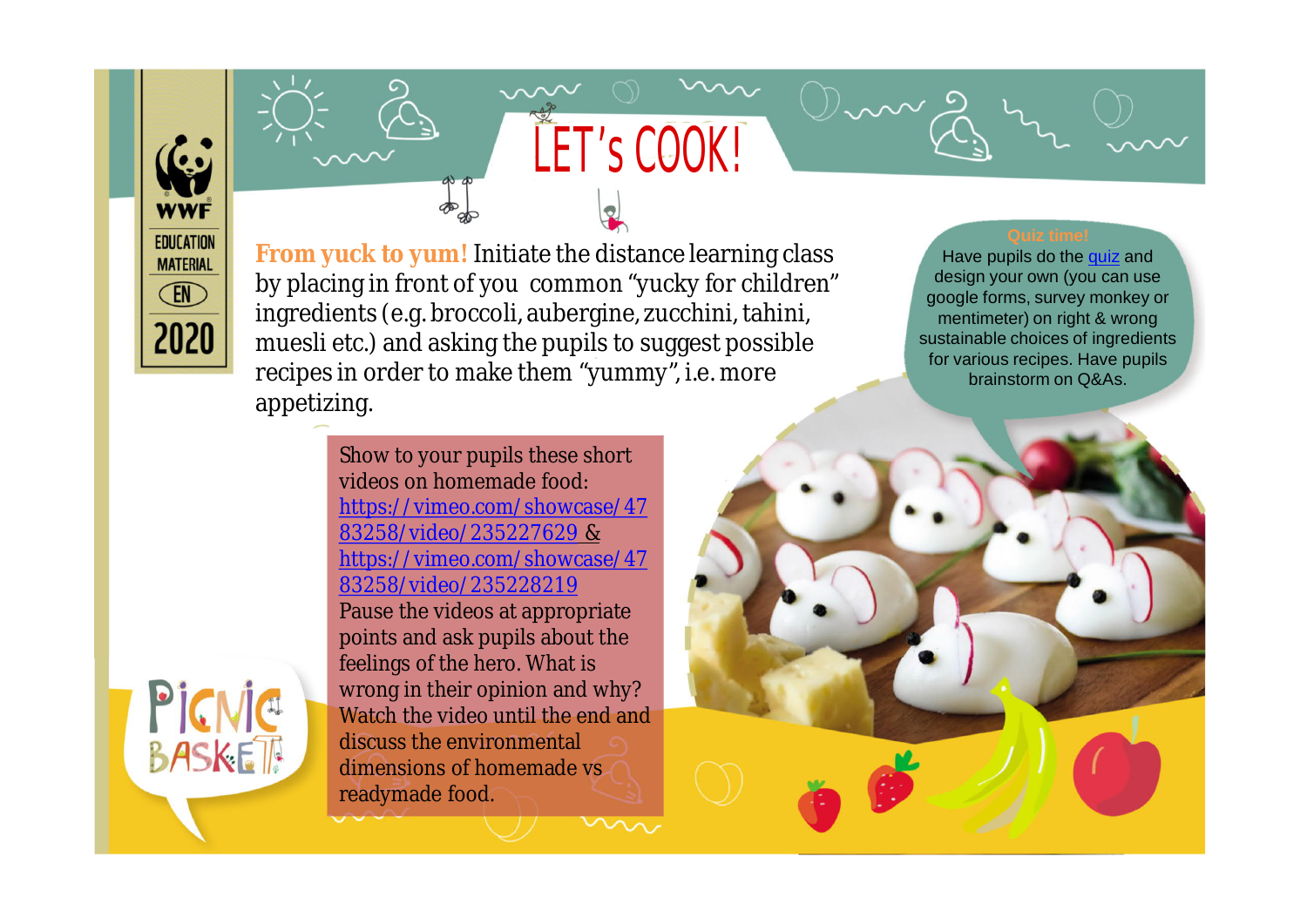GUESS WHICH… **A variation…** Instead of the [Tutti Frutti Uno](https://wwfeu.awsassets.panda.org/downloads/2020_edu_greece_food_educationpack_picnicbaskettuttifruttigame_english_pdf.pdf) use the cards to play a new guessing game. Show all the different fruit and vegetable cards on your screen.

**You'll never guess…** You or one of the pupils choose a card. The other pupils must guess which card it is by asking questions that can be answered by yes or no. Through the process of elimination, players will eventually be able to "guess" the chosen card.

**EDUCATIO MATERIAL** EN

BASKE

Each player gets one yes or no question per turn and may only make one guess. If a player successfully guesses the opponent's chosen card, they win; if the guess is wrong, they lose.

### **Ideas for questions**

- Is it a fruit?
- Is it a vegetable?
- Does it grow in the spring/summer/fall/winter?
- Is it red/green/purple etc?
- Does it grow on a tree?
- Do we boil/grill it?
- Do we put it on a pizza?
- Does it have a funny name?
- Does it smell nice?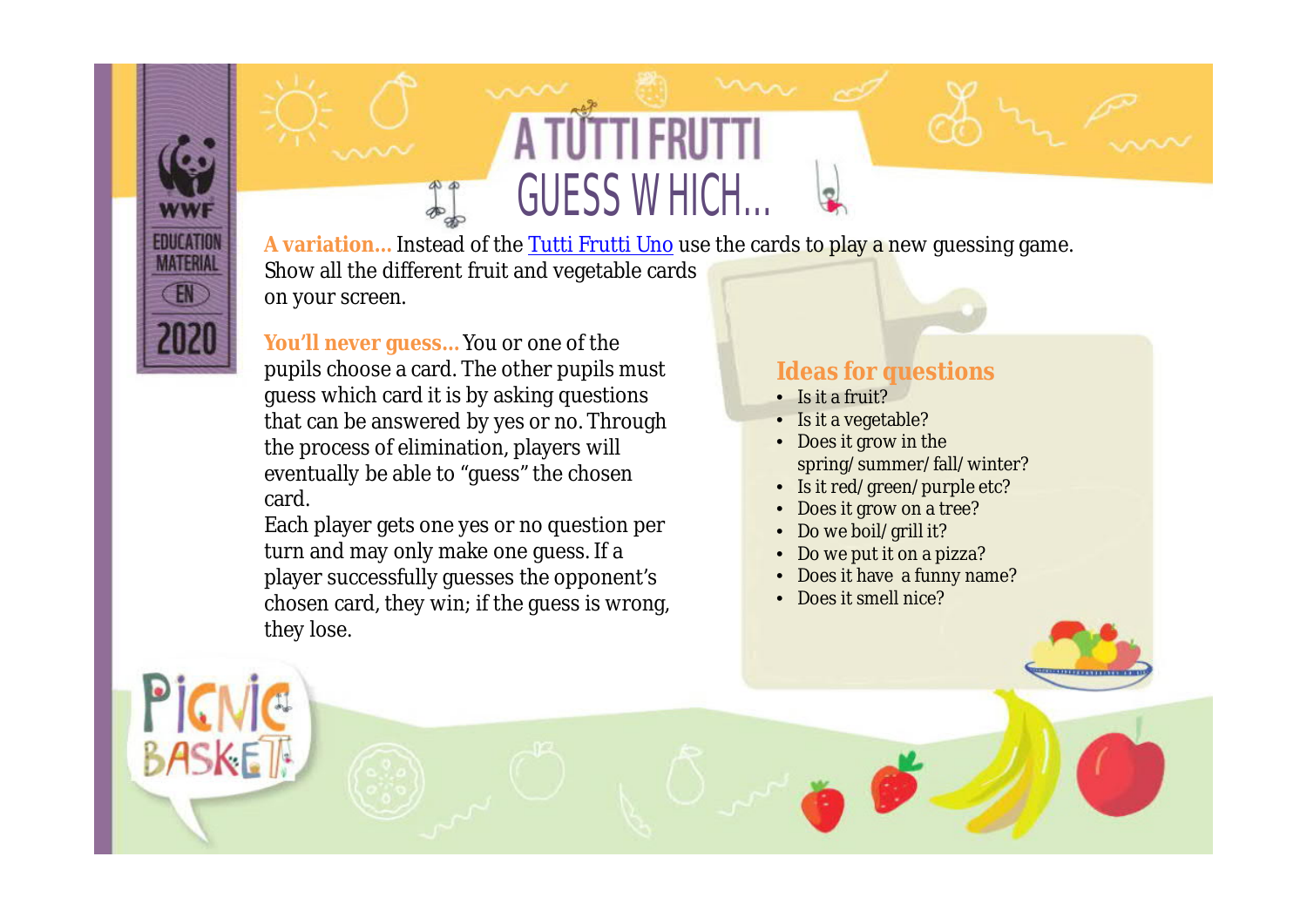

P

**BASKET** 



Story line... Present the cards of the Picnic Basket "**[Banana](https://wwfeu.awsassets.panda.org/downloads/2020_edu_greece_food_educationpack_picnicbasketbananastory_english.pdf)** [story"](https://www.wwf.gr/images/pdfs/pe/PBeng/2020_EDU_Greece_Food_EducationPack_PicnicBasketbananastory_English.pdf?fbclid=IwAR0ErpXgITFoeCC9sWyhViCzAmi-AYk7BW3mMkz7I2-_LhtS9G5P5BCLqtk) sharing your screen. Discuss with the pupils the correct order which shows the story of its production.

Ask pupils to think of their favorite fruit. Ask them to draw its story in separate papers as homework.

Present the stories when they are ready. Discuss why the shortest stories are the most sustainable ones.

#### **Keep your distance** Find out how many fruits you need to place between you and your classmates or friends to keep a safe distance!.